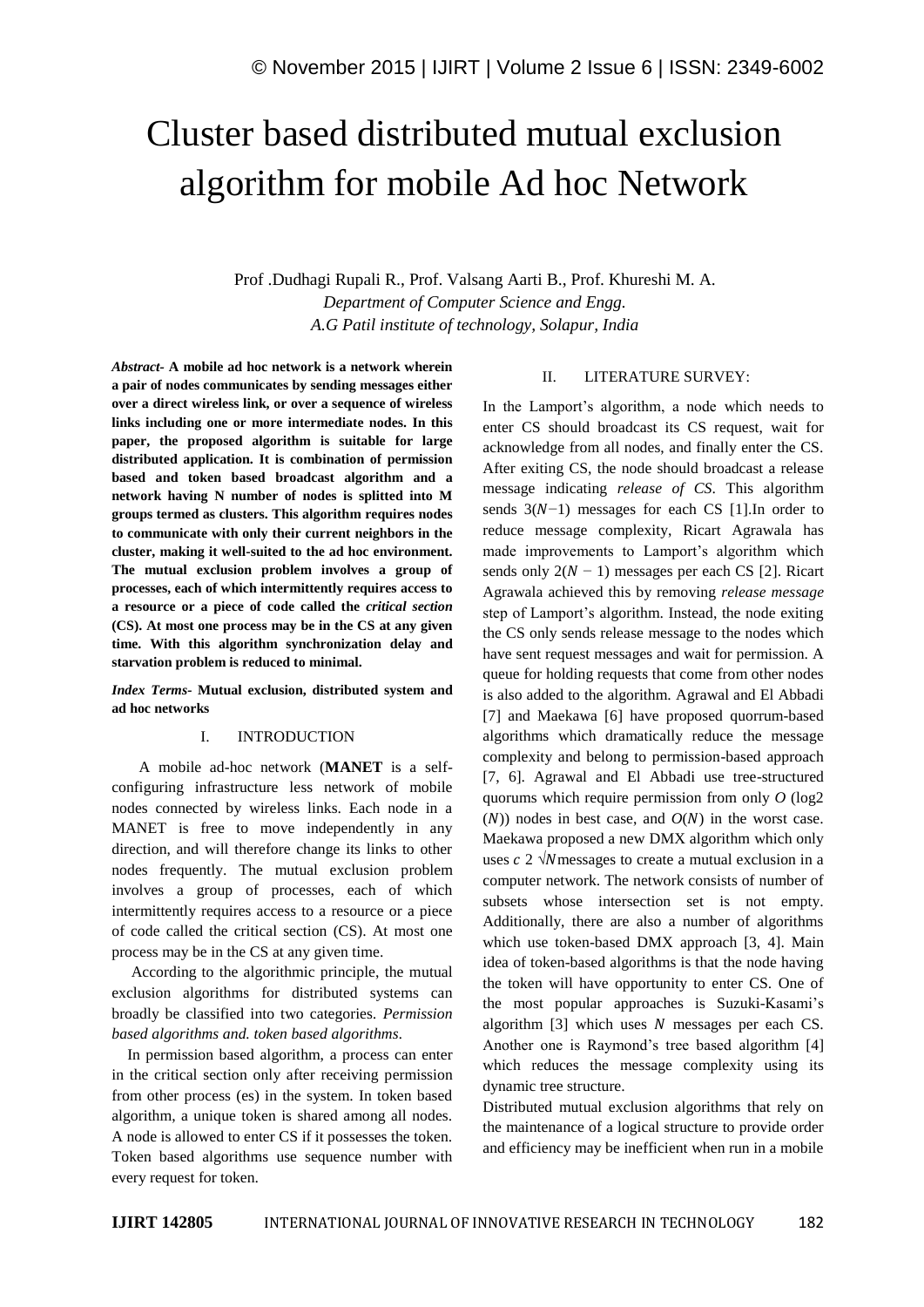environment, where the topology can potentially change with every node movement.

Utilizing the clustered structure of the network, the proposed algorithm significantly reduces the message requirement per mutual exclusion entry. Therefore, overall energy requirement for message communication of the system is optimized.

### III. BACKGROUND

## A. Backbone formation in MANET

The backbone in wireless ad hoc networks is a path connecting cluster heads that supports a network-wide infrastructure for routing and inter cluster operations. There are energy-efficient [9], multicast oriented[10], tree based[11] and dominating set based backbones which are proposed for MANETs in literature.

# B. Clustering in MANET

Clustering is a fundamental approach to manage the MANET services. In clustered networks, nodes are either classified as cluster members, cluster heads or optionally cluster gateways. A cluster member is an ordinary cluster node which sends its request to its cluster head. A cluster head is responsible for managing intra cluster requests and participating in inter cluster operations. The most significant benefit of clustering is that the network load is distributed more balanced in clustered networks compared to the networks with no infrastructure. Lastly, the clustering method supports a hierarchical management scheme which upper layers can take advantage of it

**C.** Performance Metrics

Performance of a distributed mutual exclusion algorithm depends on whether the system is lightly or heavily loaded. If no other process is in the CS when a process makes a request to enter it, the system is lightly loaded. Otherwise, when there is a high demand for the CS which results in queueing up of the requests, the system is said to be heavily loaded. The important metrics to evaluate the performance of a mutual exclusion algorithm are the number of messages per request, response time and the synchronization delay as described below:

• Number of Messages per Request (M): The total number of messages required to enter CS is an important and useful parameter to determine the required network bandwidth for that particular algorithm. • Response Time(R): The Response Time R is measured as the interval between the request of a node to enter a CS and the time it finishes executing the CS.

• Synchronization Delay(S): The synchronization delay S is the time required for a node to enter a CS after another node finishes executing it. The minimum value of S is one message transfer time T since one message success to transfer the access rights to another node.

# IV. PROPOSED ALGORITHM

This algorithm combines Suzuki kasami's algorithm and Ricart agrawala algorithm. For a large distributed application involve n number of nodes, using either of two algorithm leads to increase in synchronization delay and number of messages per request. So to minimize these, in this algorithm the nodes are grouped in clusters and each cluster has a cluster leader. Suzuki-Kasami's algorithm is used inside clusters and Ricart-Agrawala algorithm is used to get permission among the cluster leaders.

A. System model and Data structures

In Ricarta-agrawala-suzuki's algorithm, we have two types of nodes, namely, ordinary and cluster leader. Ordinary nodes only have information about their own neighbors and use Suzuki-Kasami's algorithm to enter the CS. These nodes broadcast a CS request to nodes in its respective cluster. Leader nodes are dedicated to get permission from other clusters. The leader nodes can process two threads in order to act as leader and ordinary nodes simultaneously. Their job is to send external request message when their cluster needs to enter CS and give the permission when other clusters need to enter CS.

### **Data structures used in algorithm 1 and 2**

**Send msg** – requesting broadcast the message to all the nodes in its cluster.

**Get\_token** - Requesting node sends the message to leader node to get the permission from the other clusters.

**ExReq**-Cluster leader broadcast request message to other cluster leader for getting permission.

**req[j**] – denotes the array of integer for the sequence number of the latest request message maintained at node j, which is used for requesting to get the token from the other nodes.

**last[j]** – denotes the sequence number of *the latest visit* to CS for process j.

**state** – denotes the state of the critical section

**T** – denotes the unique timestamp generated by the node for request message.

**Pi** – denotes the node of different cluster.

**Pl & pi** – denotes the leader nodes.

# **Algorithm 1 [Intracluster]**

{Program of process j} Initially,  $\forall i$ : req[i] = last[i] =0; timeout = 60; **\* Entry protocol \***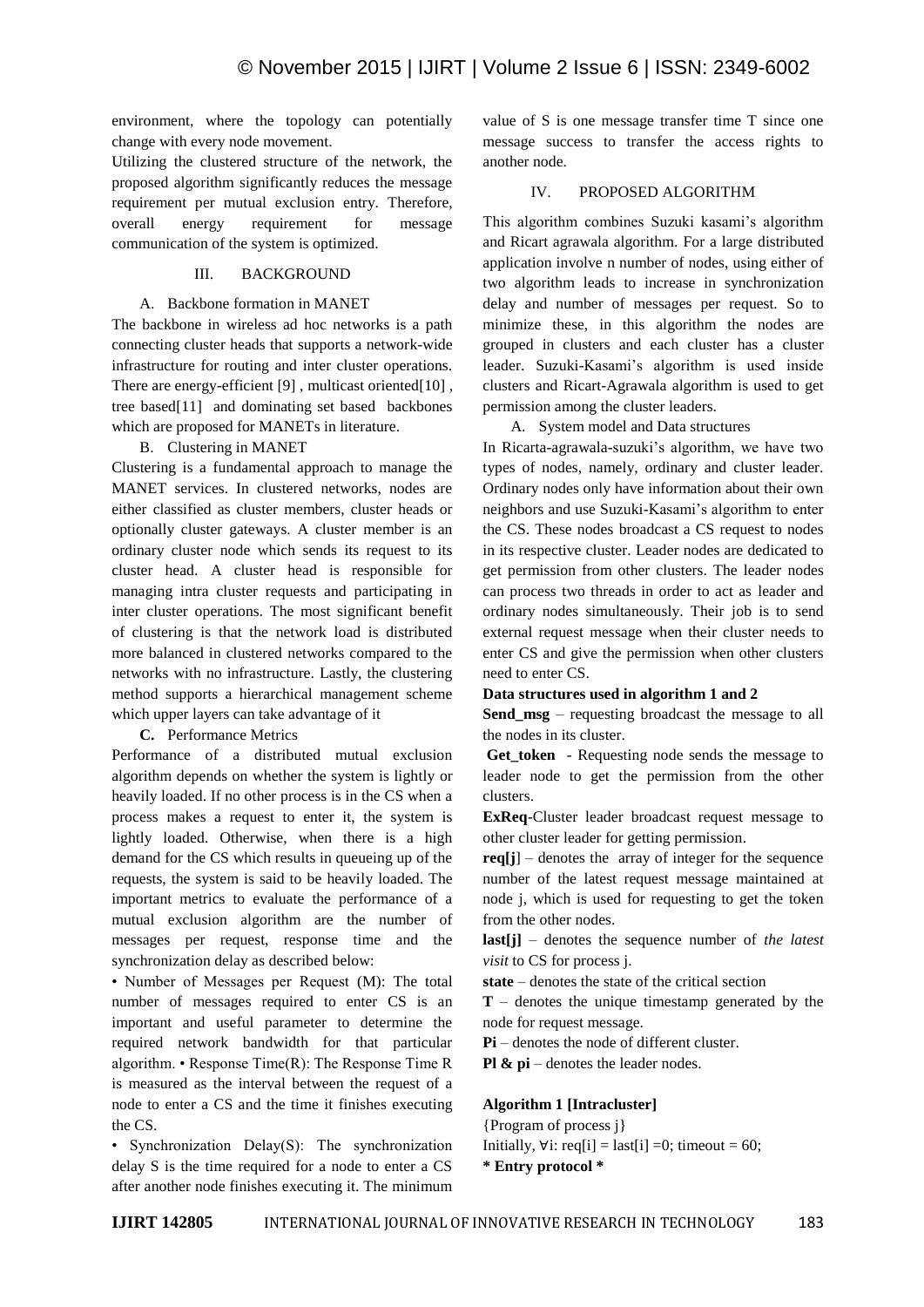state :=WANTED;  $req[i] := req[i] + 1;$ Send\_msg (j, req[j]) to all; Wait until token (Q, last) arrives && timeout  $=$  = 0; If timeout  $\leq 0$  then Get token message to leader node; state:= HELD; Critical Section **\* Exit protocol** \*  $last[i] := \text{req}[i]$  $\forall k \neq j$ : k is in Q  $\land$  req[k] = last[k] + 1 → append k to Q; **if** Q is not empty  $\rightarrow$  send (tail-of-Q, last) to head-of- $O:$ state:= RELEASED; **\*Upon receiving a request (k, num)\***  $req[k] := max(req[k], num)$ 

When there is an internal Suzuki-Kasami's algorithm request, InReq, inside the cluster then Entry protocol of algorithm1 is invoked. In absence of token within the cluster, respective node sends Get\_token message to the cluster leader.

#### **Algorithm 2 [Intercluster]**

\* Entry protocol \* state := RELEASED; To enter the section state  $:=$  WANTED; Broadcast request to all processes; processing deferred here  $T :=$  request's timestamp: Wait until (number of replies received  $= (N - 1)$ ); state  $:=$  HELD; generates the token and sends to requested pj \* Exit protocol \* state := RELEASED; reply to any queued requests; \*Upon receiving a request  $\langle Ti, pi \rangle$  at pl  $(i \leq l)$ \* if (state = HELD or (state = WANTED and  $(T, pl)$  < (Ti, pi))) then queue request from pi without replying; else reply immediately to pi; end if





**In fig 1**, n1 node is executing in CS,n2 and n3 wants to enter CS so sends Get\_Token message to its respective cluster leader. Then cluster leaders broadcasts request message with timestamp.

When the cluster leader having token receives the external request, ExReq, it sends an ordinary Suzuki-Kasami's request to its cluster for token ,once it receives the token, keeps it with itself and sends reply or gives permission to the requester. Cluster leaders add a level of indirection and obtain the illusion that there are only cluster leaders which are implementing Ring algorithm.

# V. ANALYSIS OF THE PROPOSED ALGORITHM

In this section, we present the theoretical analysis of Ricart-agrawala-suzuki's algorithm along with relevant proofs. This theoretical analysis contains correctness, energy consumption, synchronization delay, and response time for the proposed algorithm

*A. Correctness of* Ricart-agrawala-suzuki's *Algorithm.* The correctness of Ricart-agrawala-suzuki's algorithm is examined according to safety and liveness attributes of the algorithm.

*1) Safety.* Safety of Ricart-agrawala-suzuki's algorithm is analyzed from the single token existence and mutual exclusion points of view, which will be discussed in Theorem 3.

**Lemma1.** *In* Ricart-agrawala-suzuki's *algorithm at most one token exists in the cluster.*

.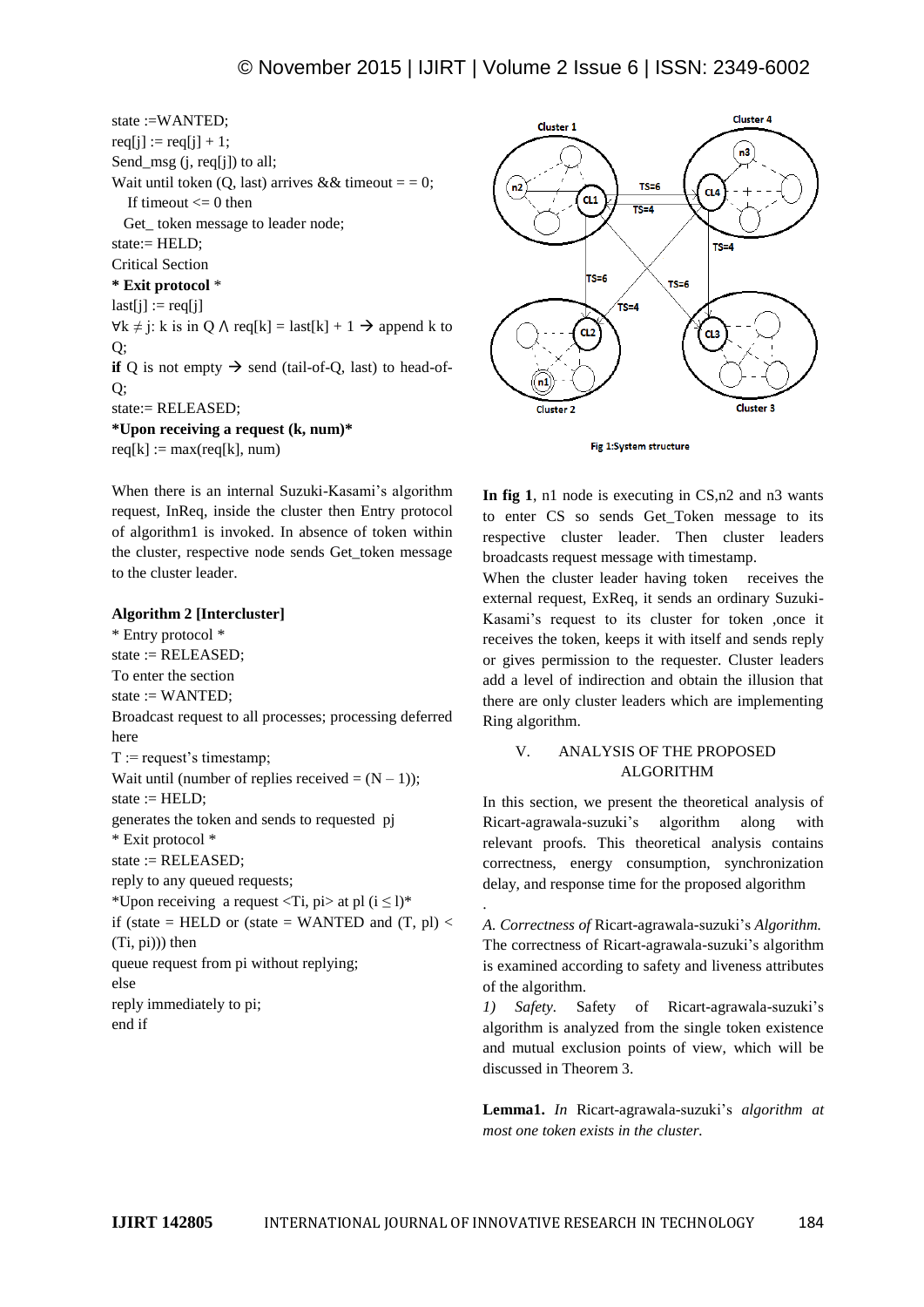*Proof.* Assume the contrary. In this case, there exists more than one token in the network concurrently. Assume that the nodes having tokens are in the same cluster. Suzuki- Kasami's algorithm is used in intracluster communication; thus multiple token existences are impossible [3]. On the other hand, assume that more than one node belonging to different clusters is in the CS at the same time. Since Ricart-Agrawala's algorithm is used for inter cluster communications, this is also not possible [6]. There is no other possibility; therefore we contradict our assumption.

**Lemma 2.** *At most one node can be in the CS at any time, ensuring mutual exclusion.*

*Proof.* Assume the contrary, that more than one node can execute CS at any time concurrently. In Algorithm1, when a node receives token, it enters CS. If there is more than one token in the network, then more than one node can

Execute CS at the same time. However, it is proven in Lemma 1 that this case is not possible. Therefore, we contradict our assumption.

**Theorem:**Ricart-agrawala-suzuki's a*lgorithm is deadlock- and starvation free.*

*Proof.* We use Suzuki-Kasami's algorithm for intra cluster communication and Ricart agrawala algorithm for intercluster, communication. Both algorithms are deadlock- and starvation free which is proven in [5, 6]. Thus, Raysuz's algorithm is deadlock and starvationfree.

# *B. Synchronization delay and response time*

The synchronization delay of Suzuki-Kasami's algorithm is  $NT$  for a network consisting of  $N$  nodes, and  $T$  to indicate the unit time for sending a message.

The synchronization delay of Ricart-agrawala's algorithm is NT. Due to clustering of the whole distributed network the synchronization delay and the response time is reduced in the cluster if token is already present in that cluster and this is the best case of our proposed algorithm.

If the token is not present in that cluster and it is present in the different cluster of the network and that node is just entered in the CS then synchronization delay is 2 (NT) of Ricart-agrawala-suzuki's algorithm at worst case

## VI. CONCLUSION

In this work, we proposed a hierarchical distributed mutual exclusion algorithm for mobile ad hoc networks. The communication infrastructure to run the algorithm consists of a number of clusters of mobile nodes where each cluster is represented by a leader and the *leaders* are connected to form a logical ring. Due to this hierarchical structure, significant gains in total message complexities, response times and synchronization delays conform to theoretical analysis

## **REFERENCES**

[1] L. Lamport, "Time, clocks, and the ordering of events in a distributed system," *Communications of the ACM*, vol. 21, no. 7, pp. 558–565, 1978.

[2] G. Ricart and A. K. Agrawala, "An optimal algorithm for mutual exclusion in computer networks," *Communications of the ACM*, vol. 24, no. 1, pp. 9–17, 1981.

[3] I. Suzuki and T. Kasami, "A distributed mutual exclusion algorithm," *ACM Transactions on Computer Systems*, vol. 3, no.4, pp. 344–349, 1985.

[4] K. Raymond, "A tree-based algorithm for distributed mutual exclusion," *ACM Transactions on Computer Systems*, vol. 7, no.1, pp. 61–77, 1989.

[5] M. Singhal, "A heuristically-aided algorithm for mutual exclusion for distributed systems," *IEEE Transactions on Computers*, vol. 38, no. 5, pp. 70–78, 1989.

[6] M. Maekawa, "A root N algorithm for mutual exclusion in decentralized systems," *ACM Transactions on Computer Systems*,vol. 3, no. 2, pp. 145–159, 1985.

[7] D. Agrawal and A. El Abbadi, "An efficient solution to the distributed mutual exclusion problem," *ACM Transactions on Computer Systems*, vol. 9, no. 1, pp. 1–20, 1991.

[8] S. Lodha and A. Kshemkalyani, "Afair distributedmutual exclusion algorithm," *IEEE Transactions on Parallel and Distributed Systems*, vol. 11, no. 6, pp. 537–549, 2000.

[9] L. Haitao & R. Gupta, (2004) "Selective Backbone Construction for Topology Control in Ad Hoc Networks". In Proc. of the Intl. Conf. on Mobile Adhoc and Sensor Systems, pp. 41-50. International Journal of Computer Networks & Communications (IJCNC) Vol.4, No.2, March 2012 147

[10] W. Ya-feng, X. Yin-long, C. Guo-liang, & W. Kun, (2004) "On the Construction of Virtual Multicast Backbone for Wireless Ad Hoc Networks". In Proc. of the IEEE Intl. Conf. on Mobile Ad-hoc and Sensor Systems, pp. 25-27.